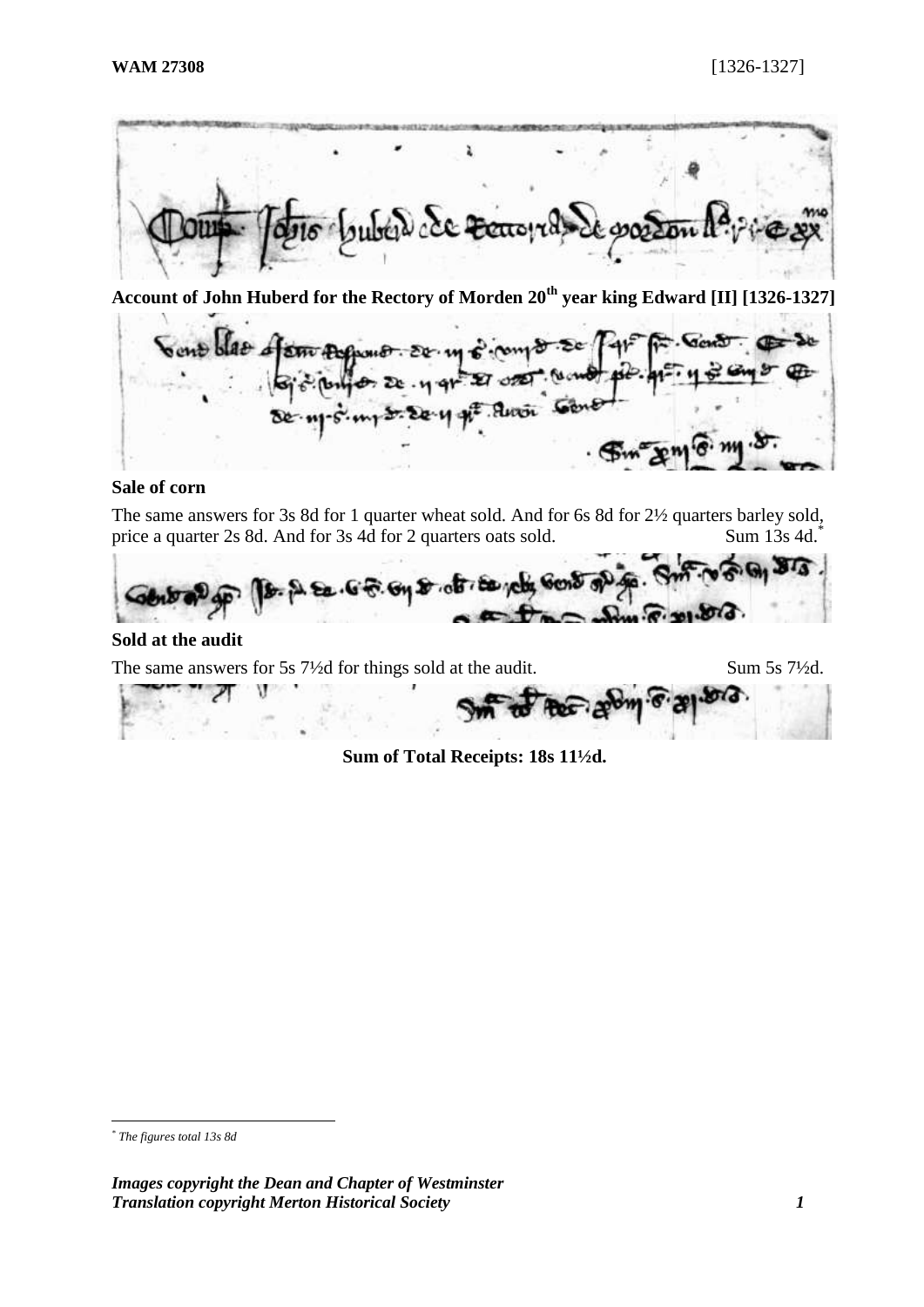$45$ 

## **EXPENSES**

<u>.</u>

## **Building costs**

In stipend of 1 carpenter repairing the barn for 16 days 4s taking per day 3d. In stipend of 1 man roofing the same barn for 4 days 12d. In 400 laths bought for the same 12d. In 1050 nails bought for the same 12d. In stipend of 1 man roofing the aforesaid barn hired for 2 days 6d. Sum 7s 6d.

And he owes 11s 5½d. For which he is charged at the foot of the account for the issues of the manor of Morden for this year.†

And note that the fruits of this church have been sold by the convent to John Huberd for the first year following for £6 as said.

And from now on he will maintain the buildings during his term.

Also note that corn except that threshed and part of the straw and not for cash.

*<sup>†</sup> ie WAM 27309, which was too badly mutilated to be microfilmed.*